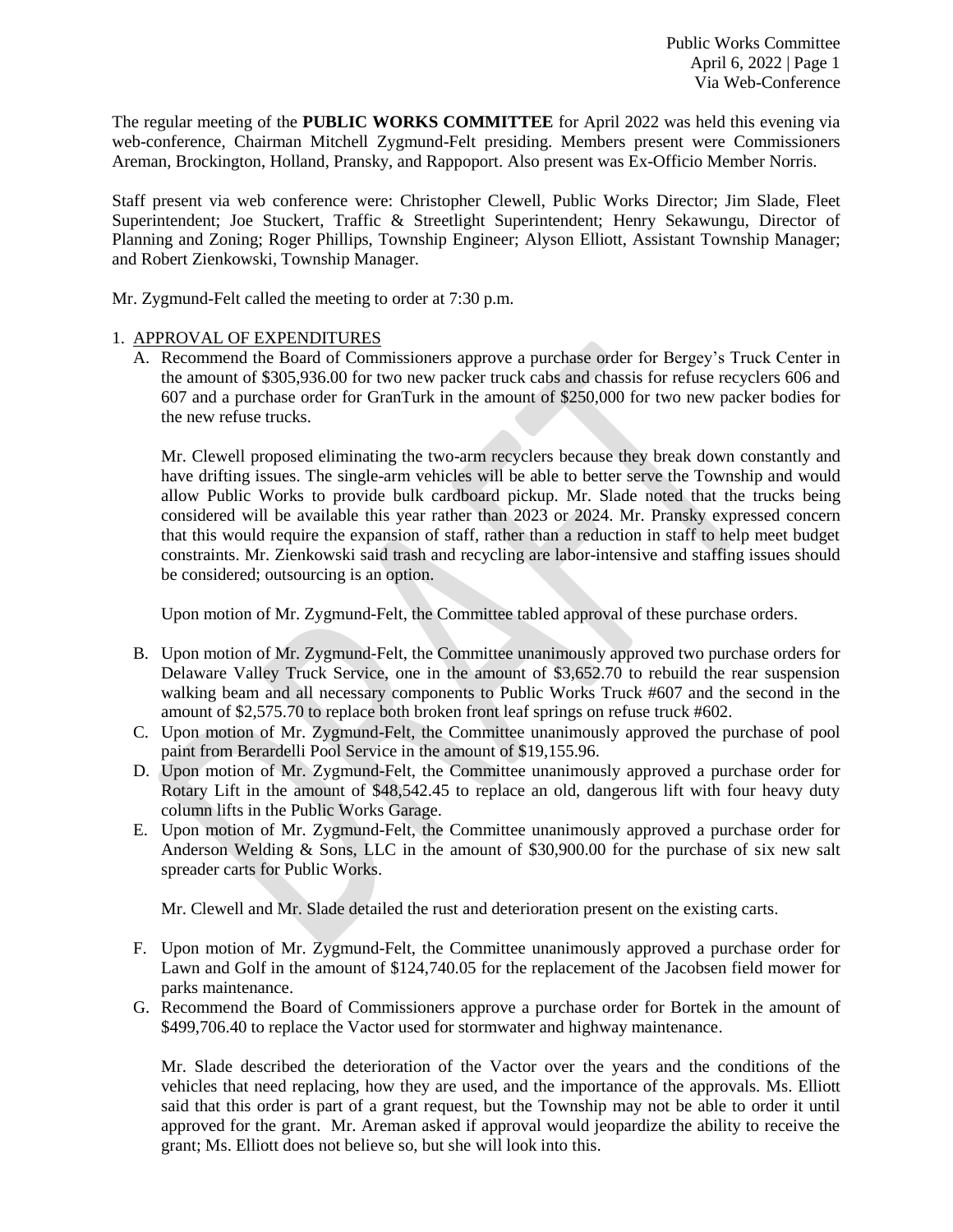Upon motion of Mr. Zygmund-Felt, the Committee unanimously approved a purchase order for Bortek in the amount of \$499,706.40 for the replacement Vactor for the Public Works Highway Department, conditional upon grant approval.

- H. Upon motion of Mr. Zygmund-Felt, the Committee unanimously approved a purchase order for Bortek in the amount of \$322,680.23 for the replacement of a street sweeper for the Public Works Highway Department.
- I. Upon motion of Mr. Zygmund-Felt, the Committee unanimously approved a purchase order for Chapman Ford in the amount of \$35,356.00 to replace the Director of Public Work's work truck.
- J. Upon motion of Mr. Zygmund- Felt, the Committee unanimously approved a purchase order for Chapman Ford in the amount of \$35,249.00 to replace the Parks Superintendent's work truck.

Mr. Zygmund-Felt stated for the public that the Board is not just spending money, but that a number of these items have been put off for too long and allowed to deteriorate to the point where they present safety issues. Mr. Norris added that these items were discussed in the budget process.

- K. Upon motion of Mr. Zygmund-Felt, the Committee approved a purchase order for Chapman Ford in the amount of \$32,954.00 to replace the Fleet Superintendent's work truck.
- L. Recommend the Board of Commissioners approve a purchase order for Cherry Valley Tractor Sales in the amount of \$194,762.00 for a Field Mower with a 22' boom and cutter head.

Upon motion of Mr. Zygmund-Felt, the Committee tabled approval of this purchase order to be considered in the 2023 calendar year.

- M. Upon motion of Mr. Zygmund-Felt, the Committee unanimously approved a purchase order for Del-Val International in the amount of \$238,100.00 for two new 10 Wheel Dump Truck cabs and chassis for refuse trucks 601 and 602 and a purchase order for Triad Truck Equipment in the amount of \$170,104.00 for two new dump bodies for trucks 601 and 602.
- N. Upon motion of Mr. Zygmund-Felt, the Committee unanimously approved a purchase order for Signal Control Products, LLC in the amount of \$31,510.00 to replace a traffic cabinet that was knocked down at Ashbourne Road and Front Street.

Mr. Stuckert said that a traffic cabinet was knocked down due to a vehicle accident at this intersection and will need to be attended to as soon as possible. The installation will go through the new insurance carrier with hopes of reimbursement.

### 2. RECEIPT OF MONTHLY REPORTS AND CITIZEN'S COMMITTEE MEETING MINUTES

- A. Upon motion of Mr. Zygmund-Felt, the Committee unanimously accepted the March 2022 Report of the Highway Department.
- B. Upon motion of Mr. Zygmund-Felt, the Committee unanimously accepted the February 2022 Report of the Refuse and Recycling Department.
- C. Upon motion of Mr. Zygmund-Felt, the Committee unanimously accepted the March 2022 Report of the Parks Maintenance Department.
- D. Upon motion of Mr. Zygmund-Felt, the Committee unanimously accepted the March 2022 Report of the Code Administrator.
- E. Upon motion of Mr. Zygmund-Felt, the Committee unanimously accepted the March 2022 Report of the Traffic & Street Light Superintendent.
- F. Upon motion of Mr. Zygmund-Felt, the Committee unanimously approved the minutes of the March 10, 2022 Shade Tree Advisory Commission meeting.
- G. Upon motion of Mr. Zygmund-Felt, the Committee unanimously approved the minutes for the March 21, 2022, Environmental Advisory Council meeting.
- H. The March La Mott Board of Historical & Architectural Review meeting was canceled.
- I. Upon motion of Mr. Zygmund-Felt, the Committee unanimously approved the minutes for the March 17, 2022, Wyncote Board of Historical & Architectural Review meeting.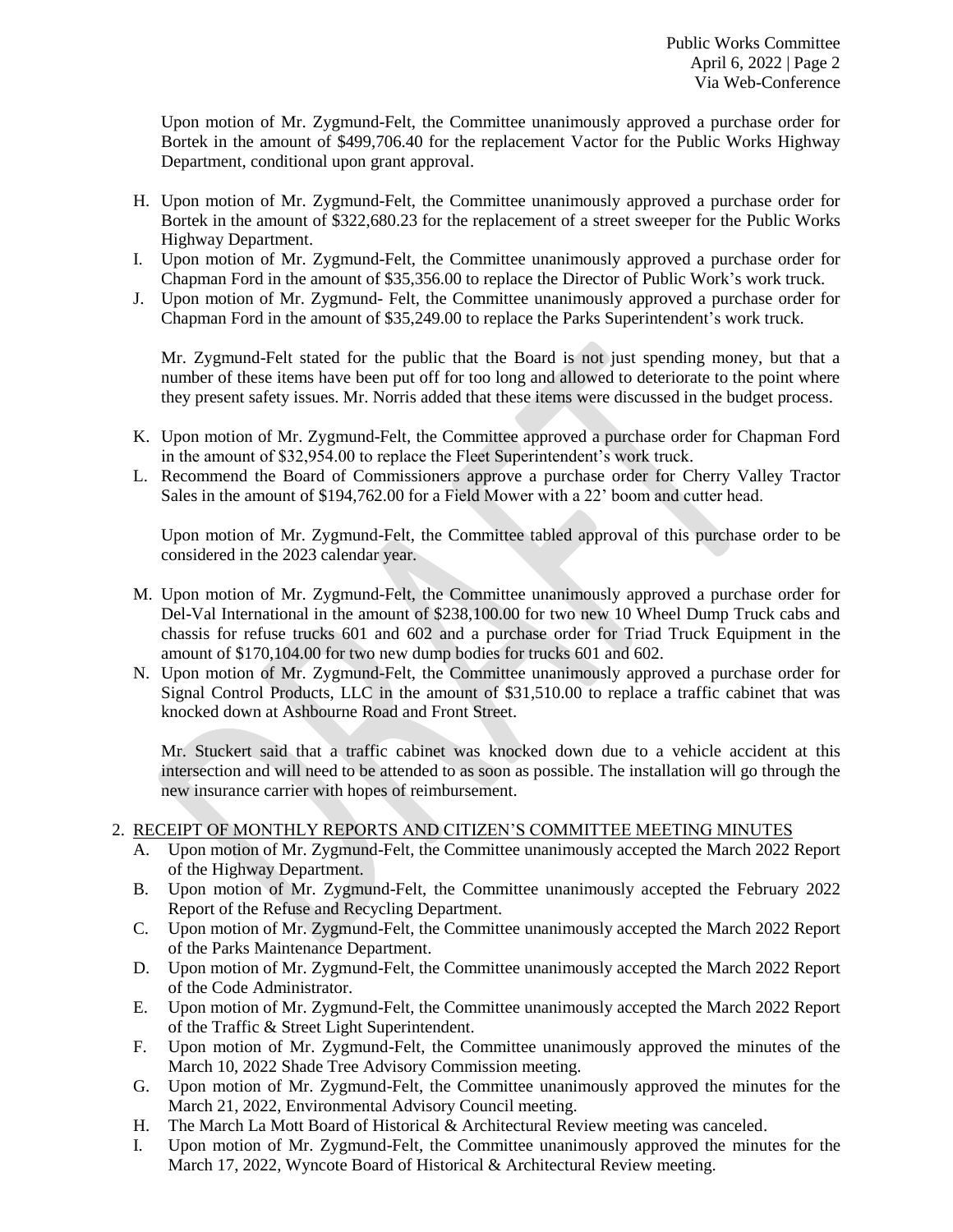Public Works Committee April 6, 2022 | Page 3 Via Web-Conference

1) Upon motion of Mr. Zygmund-Felt, the Committee unanimously concurred with the issuance of a Certificate of Appropriateness for application W22-265 of Tina Geary, architect for the property owners Bryan & Anita Margerum, for the construction of a new front/side porch and rear wood deck.

# 3. OLD BUSINESS: None.

### 4. NEW BUSINESS

- A. **Recommendation to the Board of Commissioners:** Upon motion of Mr. Zygmund-Felt, the Committee unanimously recommended the Board of Commissioners adopt a Proclamation recognizing the month of April 2022 as Safe Digging Month.
- B. Upon motion of Mr. Zygmund-Felt, the Committee tabled the recommendation to adopt a Resolution granting conditional approval for CTDA #21-04 Land Development Plan for 450 S. Easton Road (Arcadia University Student Recreation), Elkins Park, PA 19027 for the proposed construction of a new 20, 678 SF Student Recreation Center at the Northwest end of their campus, adjacent to existing tennis courts and sports field, at the existing parking and storage area.
- C. Consider recommending the Board of Commissioners adopt a resolution granting conditional approval for CTDA #21-06 Subdivision and Land Development Plan for 222 Church Road, Elkins Park PA, for the proposed subdivision of an existing single lot into 10 lots, with eight singlefamily homes proposed for lots 1-8; an existing single-family home and accessory structure to remain on lot 9, and a proposal to dedicate the remainder of the property to Cheltenham Township [\(222 Church Rd Development Updates -](https://www.cheltenhamtownship.org/newsview.aspx?nid=6348) News Story [cheltenhamtownship.org]).

Heavy discussion was held regarding the 222 Church Road proposal. Mr. Diaso explained guidelines for public participation in the discussion and advised attendees what is required of the Board of Commissioners regarding this proposal. He stated that the Board must take action tonight, whether an approval, denial, or approval with conditions for the application.

A presentation was made by the applicant's attorney, Christen Pionzio of *Hamburg Rubin Mullin Maxwell & Lupin,* accompanied by Civil Engineer, Robert E. Blue, Stephen Klein, and applicant Rabbi Zvi Bloom. Ms. Pionzio stated she became aware of residents' displeasure concerning the land development proposal when it was introduced, mid-January 2022. She stated the proposal to create eight lots with new single-family dwellings is permitted by the zoning ordinance, and that all lots comply with the zoning criteria for lot size setbacks and impervious coverage. A lot is proposed to be dedicated to the Township as open space, and a trail built to allow for public access. Ms. Pionzio said that the neighboring property owner, David Bernstein, expressed his displeasure with the development, and said trees will be added adjacent to Mr. Bernstein's property as a buffer from the development. Ms. Pionzio expressed concerns about the reaction that the proposal has received from the media and reminded the public of the applicant's rights under land use laws in Pennsylvania.

Ms. Pionzio explained that the Township Engineer and the applicant's engineer have worked together to comply with stormwater management requirements. The applicant will also comply with recommendations made by the Fire Marshal upon his review.

Mr. Phillips gave his review of the application and confirmed with Ms. Pionzio that most issues brought up in his review would be resolved. This preliminary plan indicated that they can meet the ordinance for stormwater management and most of the comments involve clean-up, organization, and construction details. The applicant indicated that they will comply with comments and recommendations that were made.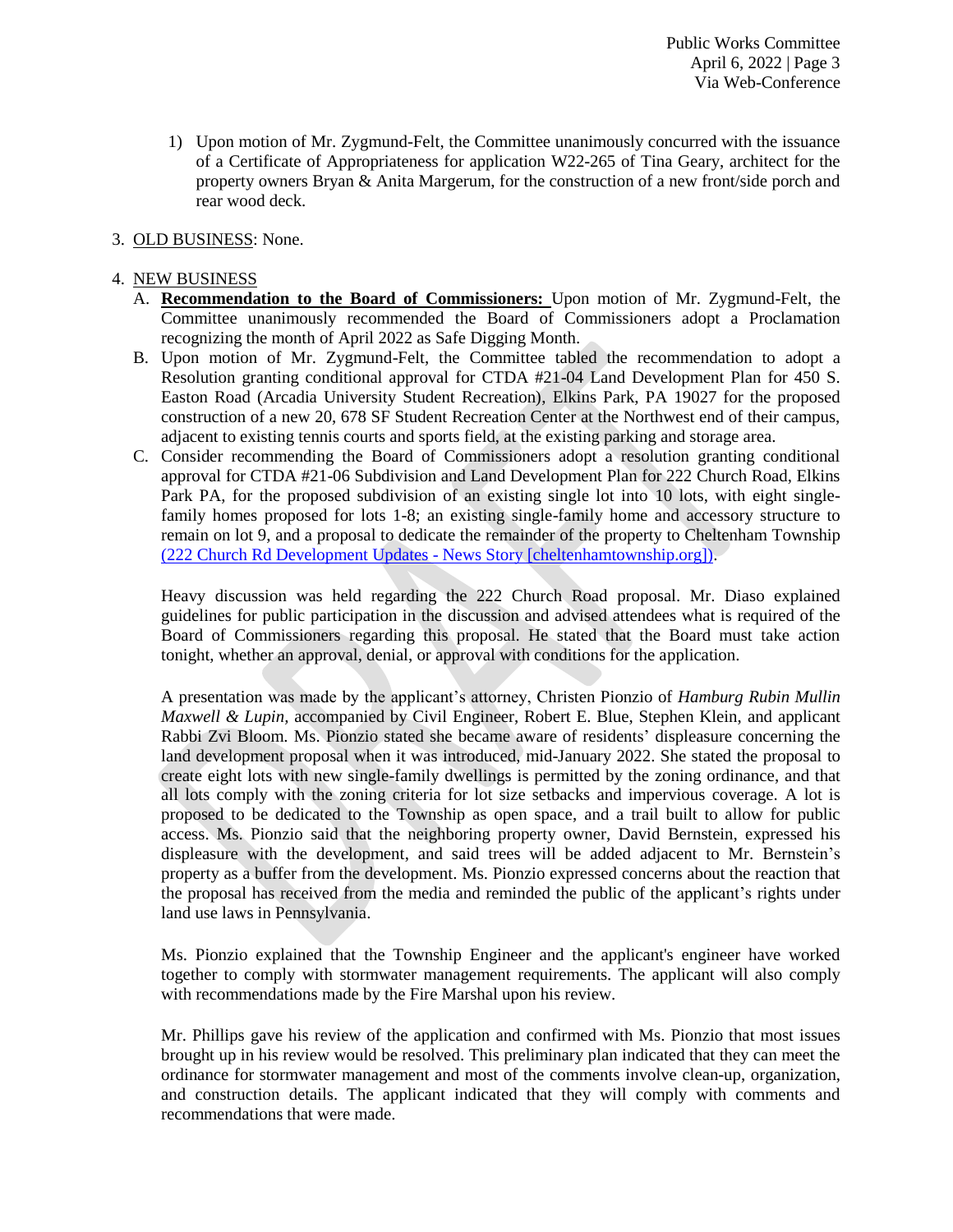The Township's Consulting Arborist, John Hosbach, discussed the site visit that was conducted with the applicant's architect, surveyor, and Township staff. Mr. Hosbach explained the sampling methods used to calculate the number of 3" and 5" diameter trees on the site. The landscape plan was amended to address resident concerns. Mr. Hosbach explained that the wooded areas on the site will become overrun with invasive species within five years without intervention. The proposed reforestation plan includes thirty-two (32) native species of forestry grade whips planted within forest management areas on the site, which will aid with stormwater management. The lot proposed to be dedicated to the Township (Lot 10) was found to be overrun with invasive species and debris, which will require ongoing routine maintenance and removal. Mr. Hosbach's memo is available on the Township website.

Traffic Engineer Anton Kuhner provided insight on concerns regarding any necessary traffic improvements. Mr. Kuhner explained that the proposed project does not meet the ordinance requirements for a traffic study. It would not show a significant increase in capacity at the neighboring intersections. Technical issues were addressed by the applicant and a recommendation was made for a financial contribution for improvements at Cedar Road and Church Road.

Mr. Sekawungu stated that this application is considered a by-right zoning application. As with any zoning review process, a review letter or response may highlight any additional zoning items needed for compliance. This application is in compliance with all zoning requirements.

Mr. Zygmund-Felt stated that the Board of Commissioners must comply with Federal and State constitutions, the Township Home Rule Charter, and the Subdivision and Land Development Ordinance (SALDO), and will act responsibly.

Mr. Areman asked about the Township's responsibility in taking on the proposed Lot 10 property. Ms. Pionzio responded that the applicant will comply with the Arborist's recommendations for the proposed property being offered to the Township. This land will help increase the amount of space the Township has, as well as improve stormwater management.

Ms. Rappoport wanted more information about the planned community and who will be responsible for trash, paving, etc. Ms. Pionzio responded that it will be developed under the Uniform Plan Community Act, which is a Homeowners Association. As this is a preliminary plan approval, the details will need to be worked through during the final plan approval. Discussion continued regarding storm water management, with which the proposed plan is in compliance with Township regulations. The Homeowners Association will manage the stormwater and will have a stormwater maintenance agreement with the Township, which will cover inspections. However, the roads will be dedicated to the Township, which will be responsible for maintenance and trash collection.

Mr. Diasio reiterated what is required of the Township because it is a by-right application proposal. The applicant is meeting all requirements and complying with the ordinance, so if the proposal is denied, the Township can face legal action.

### **Public Comment:**

*Sydney Kahn, Wyncote,* opposed the development and stated concerns regarding the soil analysis and water retention, as well as the maintenance of the retention basins. Mr. Khan wants to make sure the applicant is complying with all SALDO requirements.

*Joan Ockman-Slutsky, 218 Church Road*, had concerns regarding flooding because her property experiences frequent flooding. She expressed that the area in question is flood-prone and can cause significant damage if not properly addressed. She believes that the plans provided fail to comply with stormwater management and will not improve flooding for downstream property owners.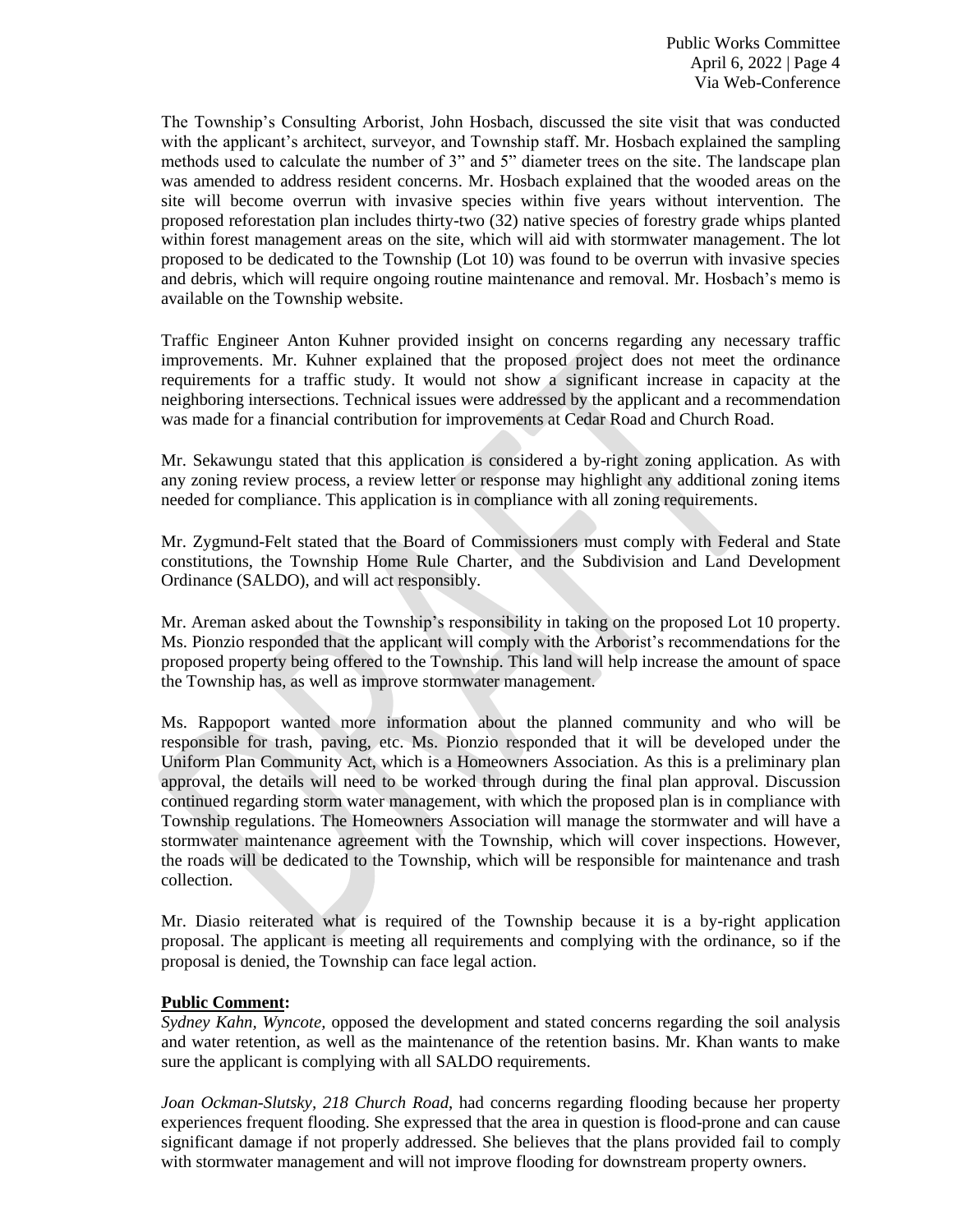*Amy Blum, Elkins Park*, asked if the Tookany/Tacony-Frankford Watershed Partnership has been involved in this process. Mr. Zygmund-Felt responded that their submission was reviewed by the Township staff and has been part of the consideration. Mr. Zygmund-Felt also mentioned that the Commissioners have an obligation to listen to the input from experts.

*Stan A, 204 Church Road*, opposed the development and had concerns regarding the impact on wildlife in the area and the increase of taxes.

*Zoe Slutsky, 218 Church Road*, said she does not believe that SALDO requirements have been met regarding the trees and vegetation in the area. Also, a revised features plan has not been available for public viewing showing the location and quantity of 3" and 5" trees, nor has a revised existing trees chart showing the size and location of trees to be removed or preserved. Ms. Slutsky expressed concern that the engineer failed to include stormwater flows from off-site drainage in his stormwater management calculations.

*Bob Dean*, *214 Church Road,* opposes the development and wants the applicant to recognize the difficulties facing the residents living in the area.

*Aaron Mapes, Counsel for David Bernstein at 216 Church Road*, expressed that the by-right plan is a zoning concept and the issue is SALDO requirements and stormwater management.

*Bob Flinchbaugh*, *engineer for David Bernstein*, also stated concerns that the stormwater management facilities may not be sufficient for the current configuration of properties.

Mr. Zygmund-Felt proposed that approval should be conditional based on the following: Stormwater Management Best Management Practices (BMPs) should be revalidated; the existing features plan should be updated; tree preservation should be clarified and disturbance should not exceed 50%; offsite stormwater flows should be included in stormwater management calculations; and clarification provided on sewer lateral easement. Mr. Diasio confirmed these conditions were reasonable.

Mr. Norris asked for clarification on the issue related to not approving the waiver for existing features. Ms. Pionzio explained that the waiver is granted across Montgomery County and for nearly every plan submitted to Cheltenham Township. An aerial plan is always accepted. Mr. Diasio explained that if it is impossible for the applicant to comply, it is not fair or reasonable to require an existing features plan and that an aerial view is usually sufficient. Mr. Norris asked if there are difficulties completing the existing features survey. Mr. Philips explained that they will need permission from seven or eight neighboring property owners to complete the ground survey. Mr. Areman argued that there does not seem to be a hardship and documenting existing features within 200' should be a condition of approval. Ms. Pionzio asserted that she has never had to argue about an existing features waiver. She said that ground surveys are expensive, unreasonable, unnecessary, and that it is peculiar to require one in this instance when the same information can be found on an aerial plan.

Mr. Pransky asked if there is a difference between aerial survey and a topographic survey for areas near the floodplain. Mr. Sekawungu explained that the only area in the flood zone on the property is Lot 10, where no structures are proposed; therefore, there are no concerns with zoning. Mr. Phillips explained that this waiver is given in many townships and that aerial photographs and utility information are sufficient.

Ms. Rappoport asked about unresolved discrepancies regarding stormwater management, tree sampling, and woodland disturbance. Ms. Pionzio explained that pursuant to state statutes,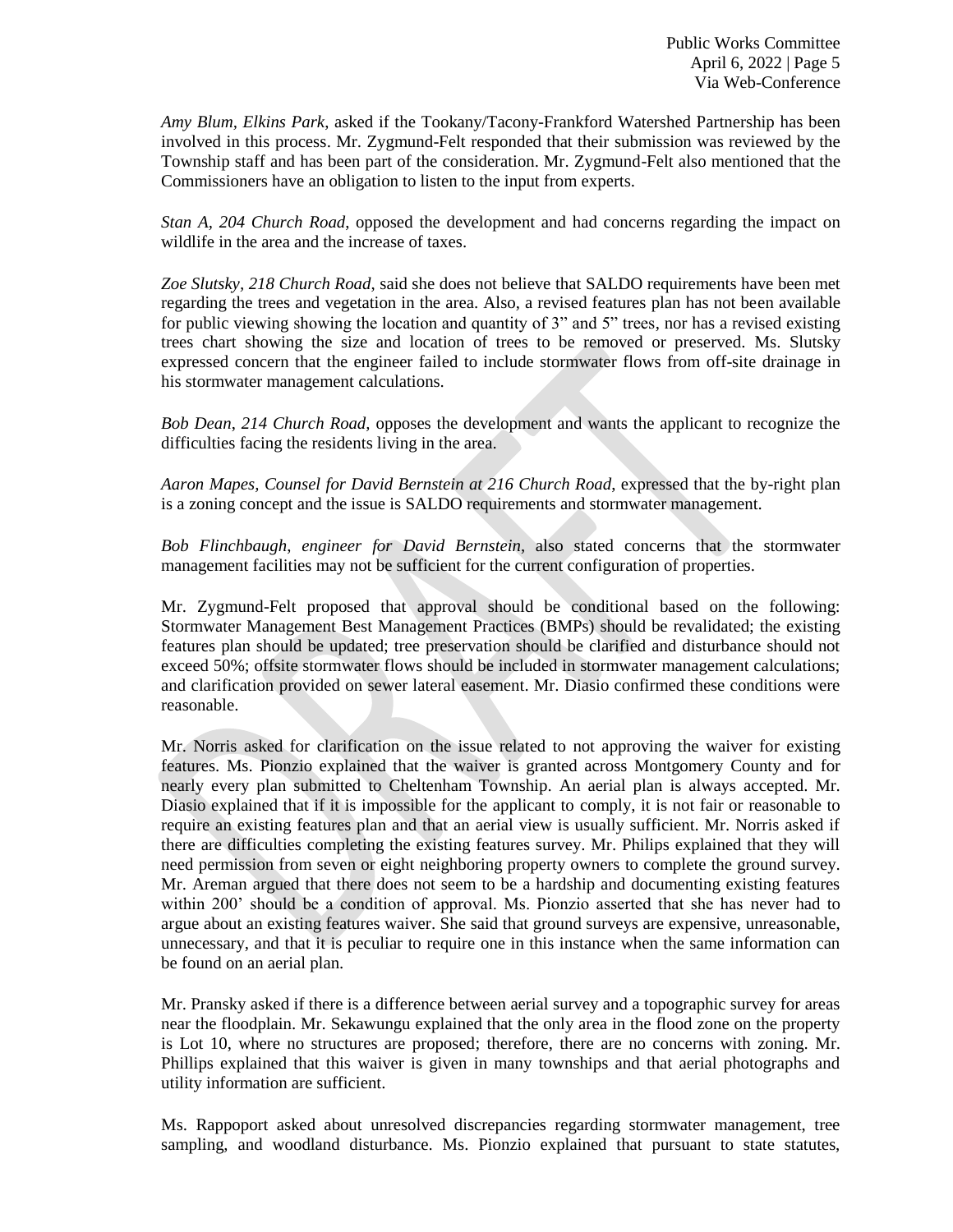Cheltenham Township hired consultants to review this plan and should listen to those consultants instead of outside experts.

Mr. Diasio emphasized the need to treat all applicants consistently, that the requested waiver is routinely granted everywhere, and that the Board should have a project-specific reason to deny the waiver. Mr. Areman asked if the location of the development could be a reason to enforce a particular aspect of the SALDO. Mr. Diasio answered affirmatively.

Mr. Mapes argued that access to neighboring properties to complete a ground survey will not be an issue and that neighbors have agreed to grant access.

Mr. Zygmund-Felt made a motion to approve with the conditions that the applicant comply with comments from Township staff and experts, comply with the SALDO and BMPs to the greatest degree as required, and that the waiver for existing features within 200' of the property be granted. Mr. Zienkowski added that waivers have value and that the traffic improvements should be included as a condition for approval. Ms. Pionzio objected to the inclusion of offsite traffic improvements as a condition of approval. Mr. Phillips expressed that all future plans should be in compliance with review letters and future comments on revised submittals.

Ms. Rappoport asked if all trees will be a part of the tree count or if tree sampling is representative of the site. She also brought up concerns with soil studies. Mr. Zygmund-Felt said that the projected tree count was a recommendation from the Township Arborist and has been addressed previously. Mr. Phillips added that physical soil testing on site supersedes any soil chart data and that borings performed on site did not hit any water table. Ms. Rappoport asked if the results of the soil sampling were verified by Township experts and if the soil samples were representative of the site. Mr. Phillips replied that the Township did not physically inspect the soil survey, but the survey was performed by a licensed professional geologist.

Mr. Diasio restated the motion as a motion to approve with the following conditions: the waiver for natural features within 200' is granted; the applicant will comply to the greatest degree with the SALDO; the applicant will be in compliance with the review letters from the Township's retained consultants and any forthcoming comments generated as a result of compliance with those comments; and that the McMahon traffic review letter will be a discussion item before the Board of Commissioners meeting.

**Recommendation to the Board of Commissioners:** Upon motion of Mr. Zygmund-Felt, the Committee, with a 6-0 vote, recommended the Board of Commissioners adopt a resolution granting conditional approval for CTDA #21-06 Subdivision and Land Development Plan for 222 Church Road, Elkins Park, PA for the proposed subdivision of an existing single lot into ten lots, with 8 single-family homes proposed for lots 1-8; an existing single-family home and accessory structure to remain on lot 9, and a proposal to dedicate the remainder of the property to Cheltenham Township, with the conditions that the requested waiver for existing features plan within 200' be granted, and that the applicant comply with comments from Township staff and consultants and with SALDO and BMPs as required, and comply with whatever decision is rendered on the McMahon traffic letter pending further discussion prior to the Board of Commissioners meeting. (Ayes: Norris, Brockington, Holland, Pransky, Areman, Zygmund- Felt; Not Present for Vote: Rappoport).

### 5. CITIZENS' FORUM

*Ted Cerebi* had comments regarding trash and recycling, asking that the Township take a close look at recycling collection practices, equipment, and costs before making a decision on the trucks.